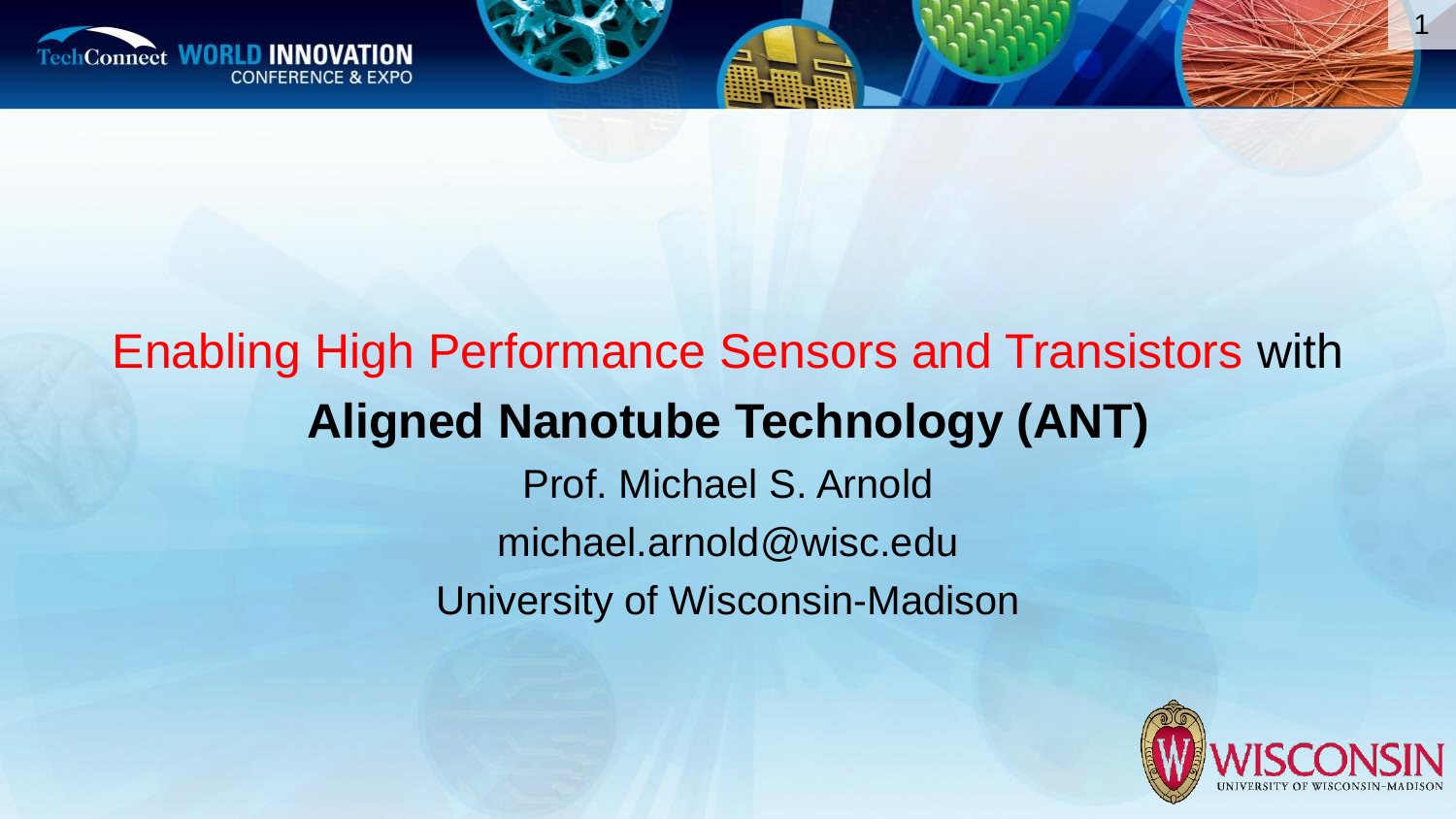

## Innovation Description

2

- Industry has dreamed of exploiting the enormous promise of semiconducting carbon nanotubes for faster, more efficient electronic devices for 20 years, but the promise has not been fulfilled due to problems purifying and aligning nanotubes.
- We have discovered multiple simple methods for aligning purified semiconducting nanotubes over large areas (ANT processes).
- The alignment works via scalable, demonstrated fluid-based methods.
- CNTs **enable ultrasensitive** electronic **biosensors for point-of-care detection and faster, more energy-efficient logic** and radio frequency (**RF)** electronics (compared to Si or GaAs).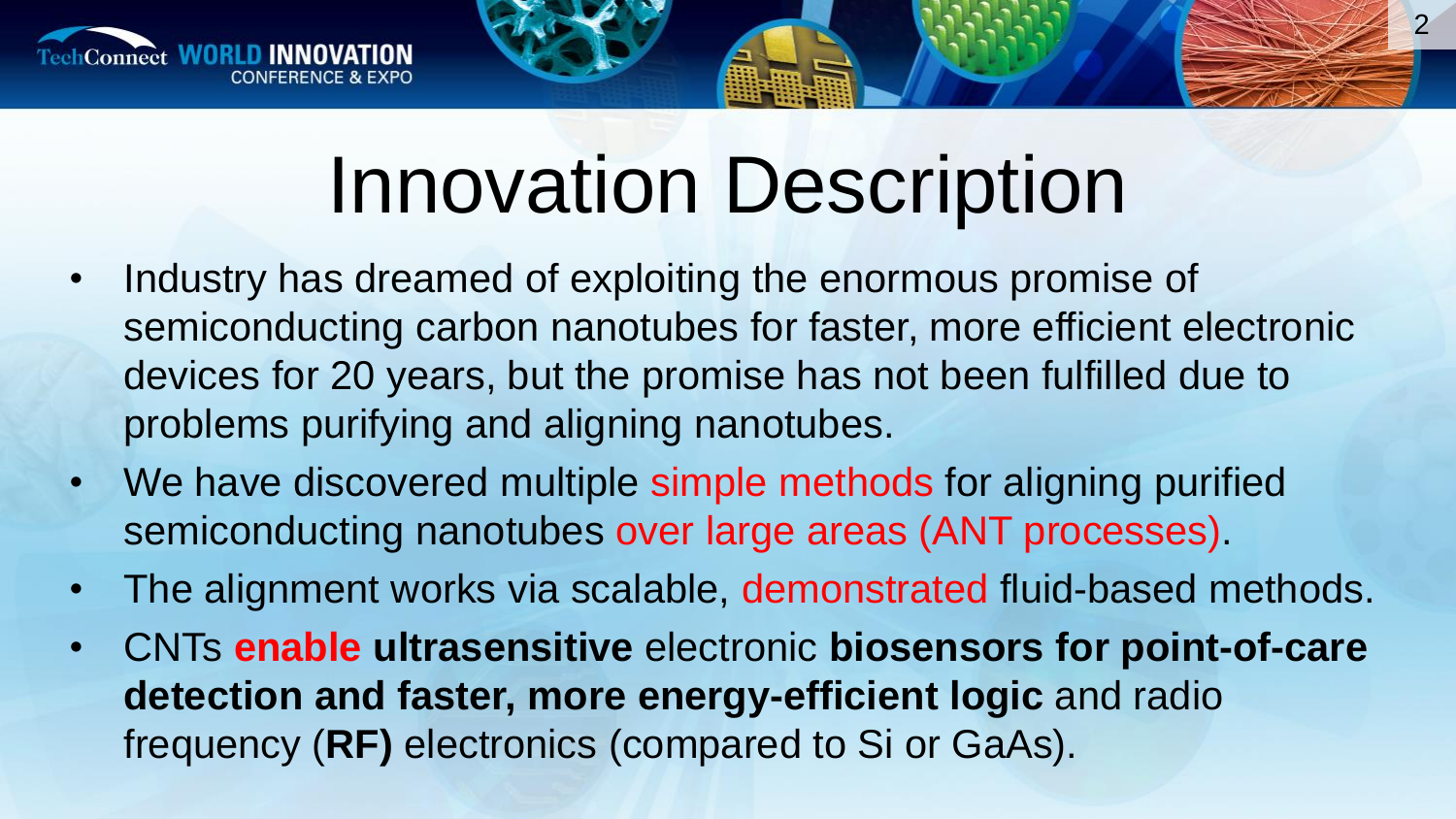#### Electronics-Grade Semiconducting Nanotube Ink

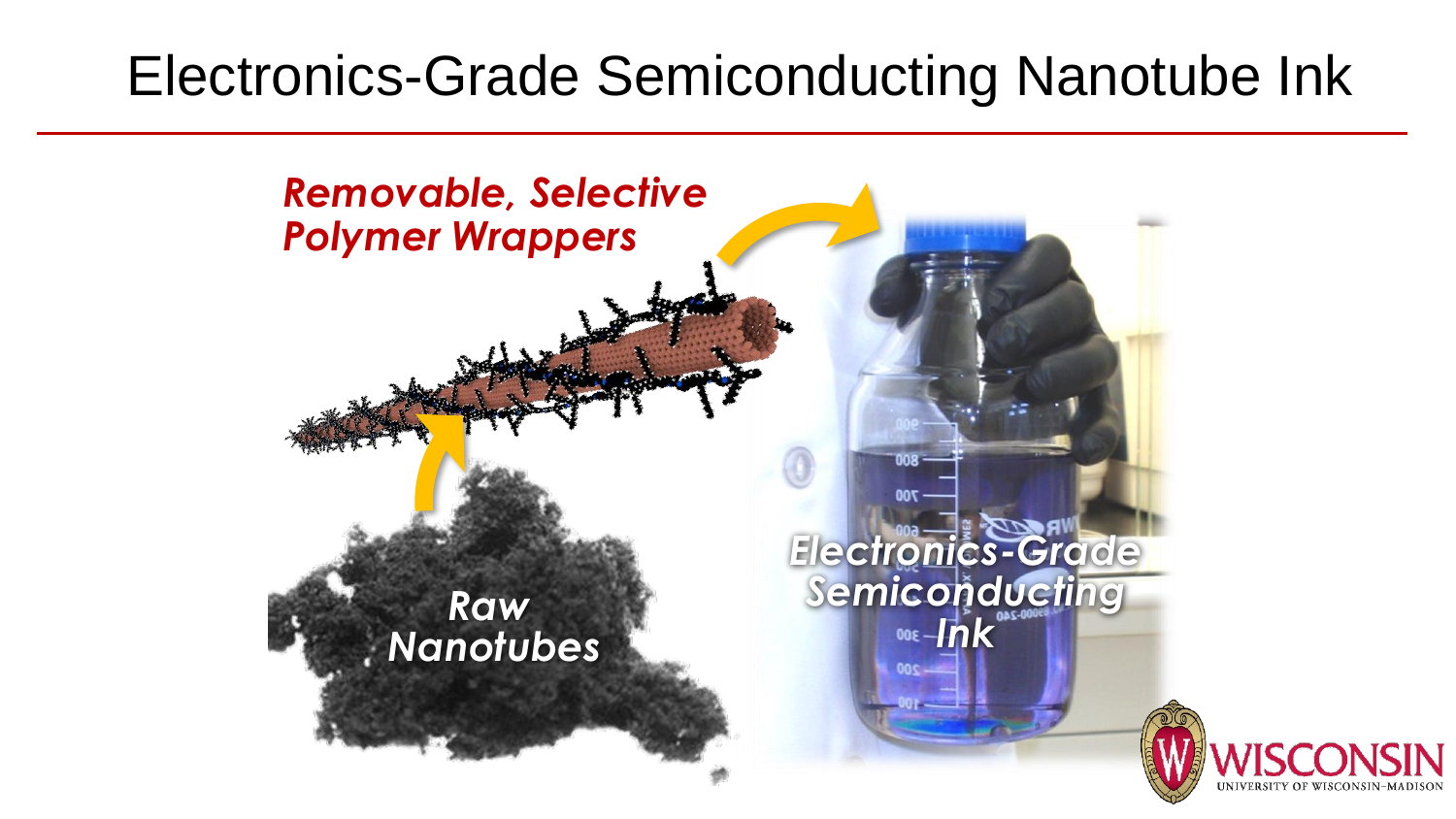### ANT Films



- Ideal for thin film transistors for biosensors, OLED displays and flexible electronics
- Demonstrated on a 4x4 in<sup>2</sup> wafer

- Ideal for high-performance transistors for logic and RF
- Only small area demonstration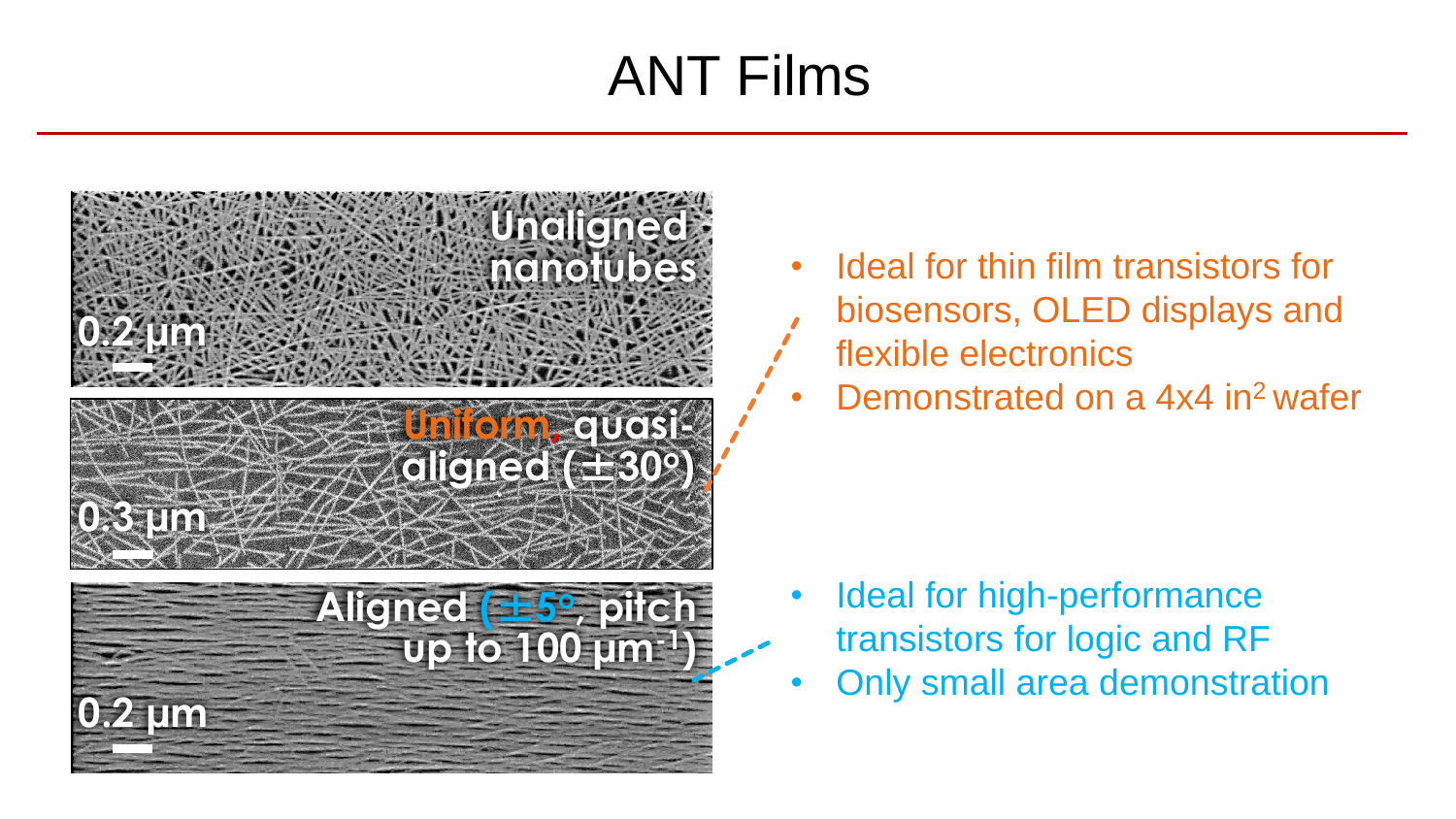

## Value of the Innovation

Eight issued and two pending patents cover ANT process and resulting composition of matter claims on aligned nanotubes.

- All owned by Wisconsin Alumni Research Foundation (WARF) who has provided a small amount of funding to Arnold's lab.
- License of first generation ANT process for RF devices in place.
- External funding from the National Science Foundation (NSF) Scalable Nanomanufacturing and Integrated Systems Program for Arnold's and collaborators' University labs totaling \$1.5M.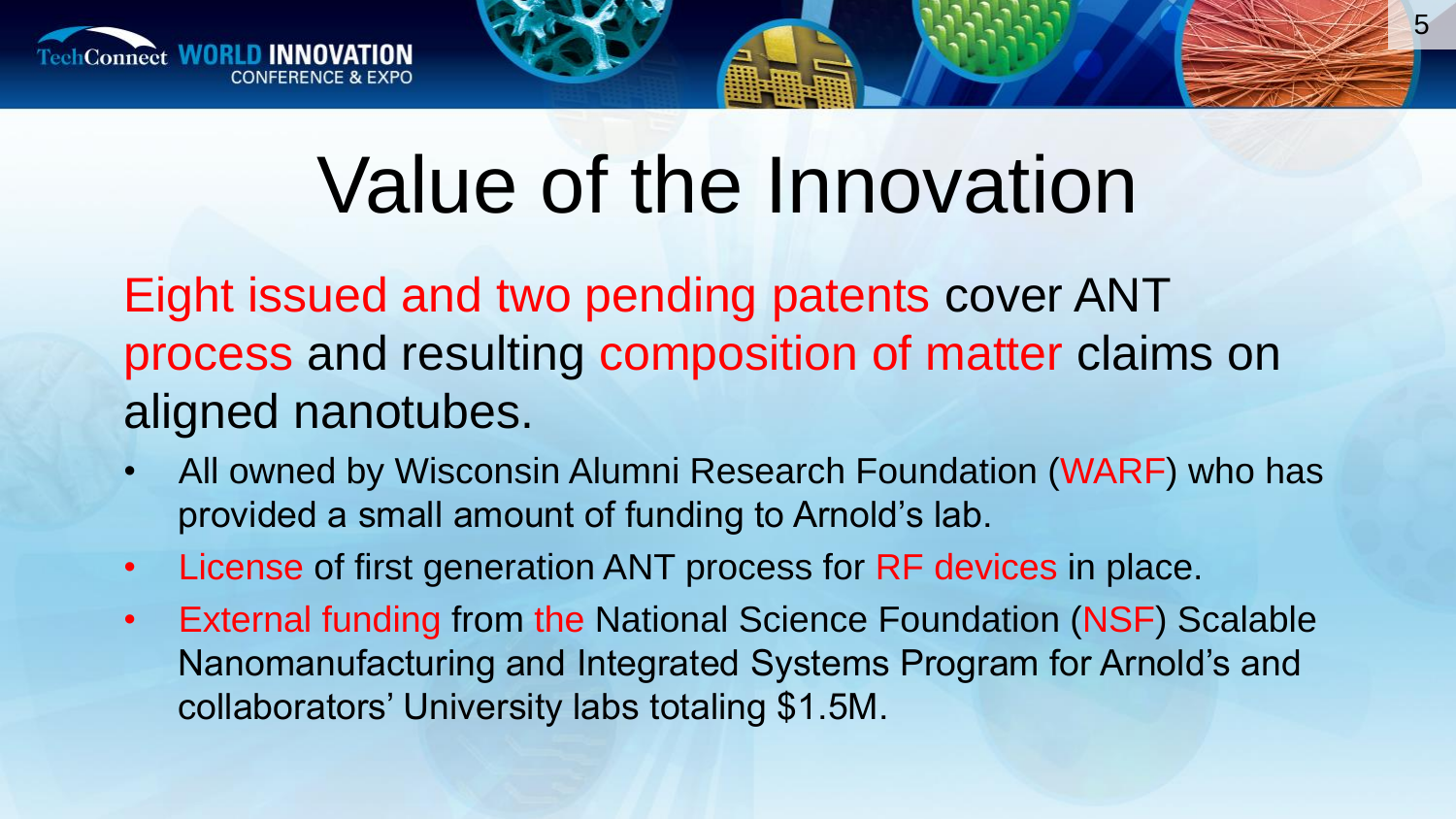

# Market Size/Impact

- Current ANT capabilities point to targeting **biosensor devices with quasi-aligned films**.
- BCC Research reports that Biosensors will be a \$31.8B marketplace (8.6% CAGR) by 2023
	- Nanosensors will make up \$1B (12.7% CAGR) of that amount
	- Growth driven by need for more sensitive, fast, and accurate detection
- Diagnostic biosensors (e.g., cancer biomarkers) fabricated from lower performing (10*x* lower) and less-scalable CNT films have already been demonstrated with sensitivity that can be as good as ELISA.
- **ANT CNT films expected to offer better reproducibiltiy, higher sensitivity -- enabling fast, economical, point-of-care diagnostics.**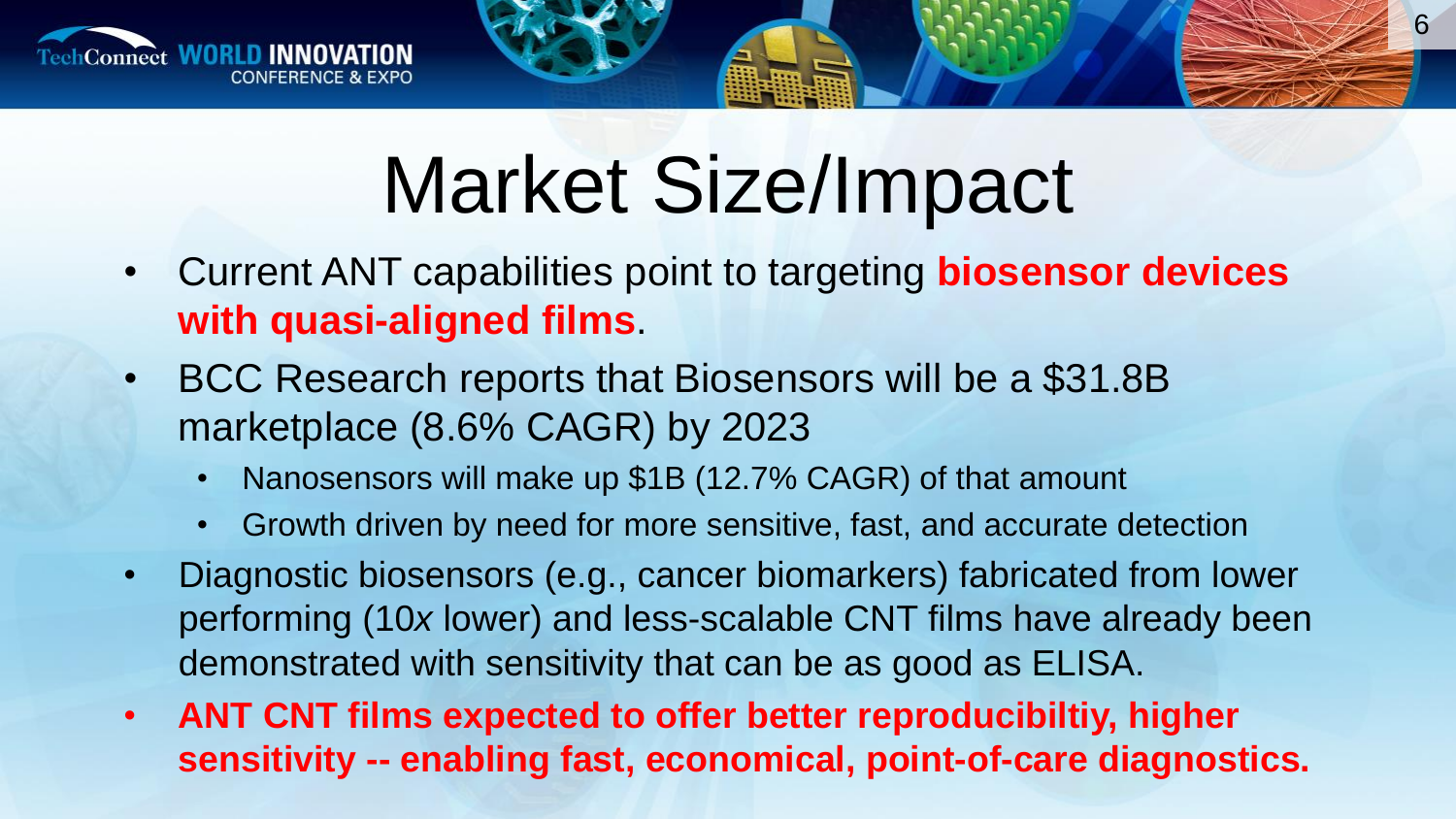

# Market Size/Impact (ii)

• Success in biosensors will position ANT process for opportunities across a **broad set of massive opportunities**: OLED displays, RF devices, and logic microprocessors.



• **ANT CNTs demonstrated** 1.9x higher current density than Si, GaAs

7

• Can be improved further

Brady and Arnold et al. *Science Advances* 2016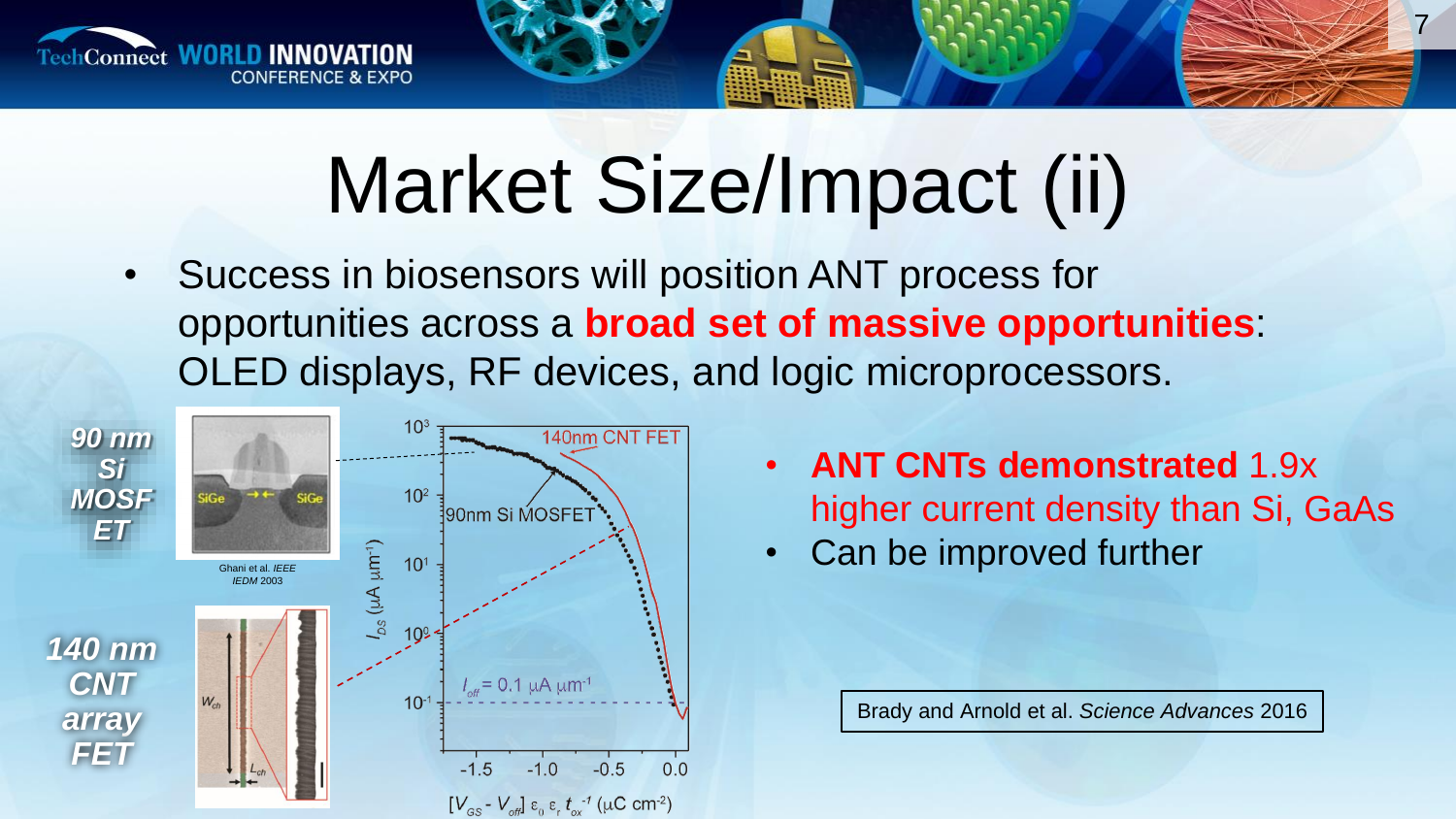

# What are You Looking For?

- **Industry partners** in the biosensor industry that can provide needed commercial and technical support:
	- Initial aim is to demonstrate competitive CNT biosensors in University lab, leveraging existing equipment, personnel and analytical resources.
	- Post-demonstration plan is to form Company to commercialize biosensor device with continued support from industry partner.
- In parallel, Company will seek equity financing and additional industry partners to exploit aligned CNTs to develop the next generation of devices for displays, RF devices, and integrated circuits that are smaller, faster, and require much less power.